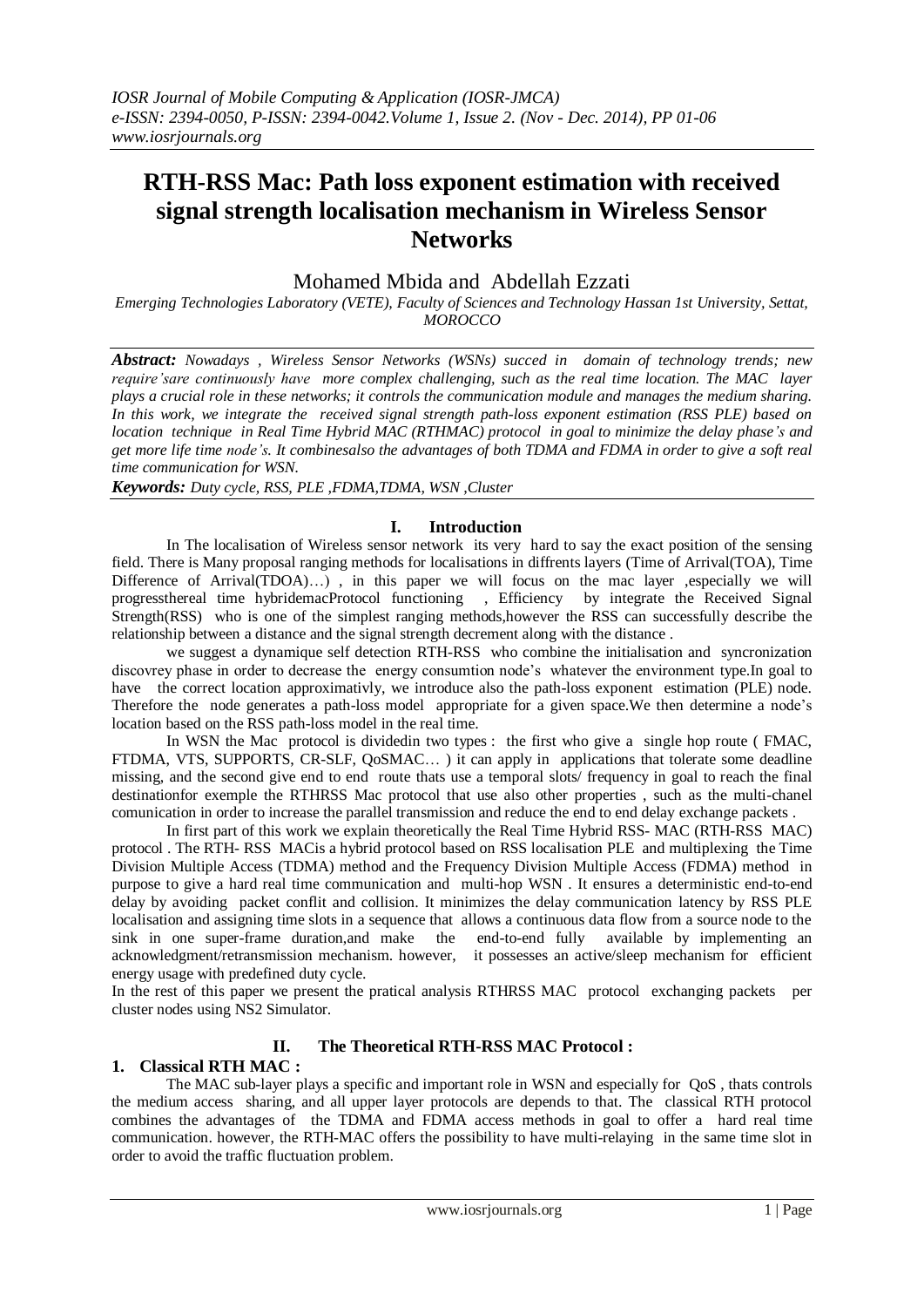The RTH-MAC functioning is organized in four different phases as illustrated in Fig.1. After nodes initiation, all nodes turn-on their radio transmitter, tilleach node receive a Hello message ,it begins its discovery phase by saving the source address of the message in its neighbor list, and transsmiting a another broadcast Hello message with its proper ID source address. After the assembling of direct neighbor's information, all nodes forward their nearby lists to the base station by hello packets. After that, the base station build a fully tree map that represents the network.

The Slot/channel attribution phase consists of constructing the schedule map , by using this one each node have the appropriate slot time and frequency to communicate , after that the base station will broadcastthe schedule to nodes, and the send data packet phase can begin . However it consume additional time/ energy in intialisation and discovry phase's, for this reason we integrate the RSS PLE technique which replace this two phases , it called IDRSS- PLE ( initalisation and discovry RSS PLE ).



**Figure1:** Classical RTH-Mac

### **2. Idrss Ple Phase In Rth Rss -Mac:**

### **2.1) Exchange mechanism of RSS PLE request/replay packets:**

As it saidbefore , the classical RTH Mac waste a lot of time and energy node and increase the risk of collision packets in intialisation and discovrey phases , therefore we develop a new protocol RTHRSS- Mac with IDRSS PLE phase localisation as a solution. When a transmitter node (TN) want to relay a data packet ,first it send its RSS PLE request packet to all its neighbors node (Figure 2)and this ones do the same process per cluster by using an algorithm of clustering System density ( Algorithm 1 ) , however all nodes of network receive the request packet of localisation , and every one sent its RSS PLE Replay Packet to the TN , the following figure illustrates the general Structure packet of RSSPLE request/replay :



General structure of RSS PLE Request/Replay in IDRSS PLE phase



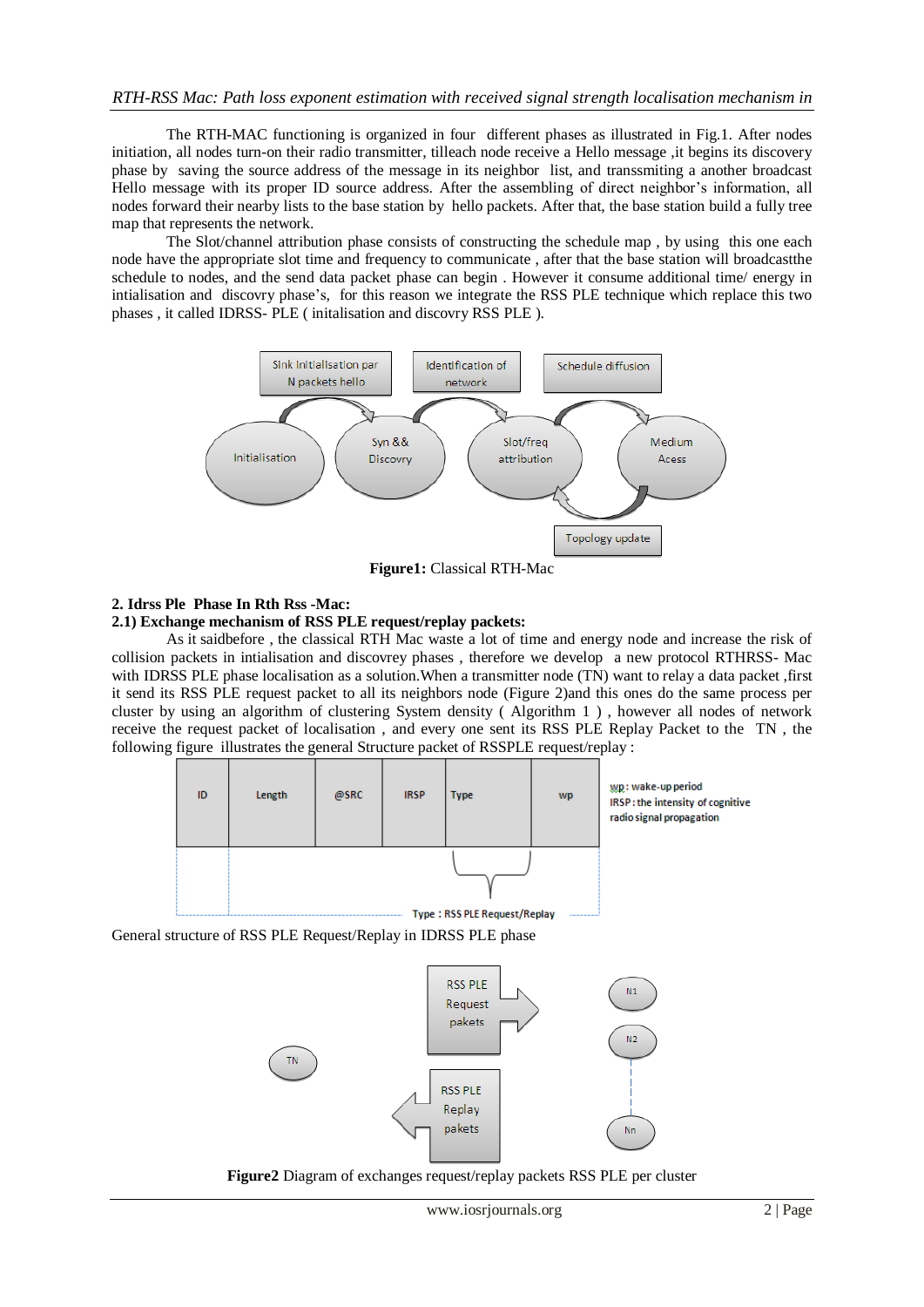| Algorithm 1: system of sending request RSS Localisation   |  |  |
|-----------------------------------------------------------|--|--|
| Input:                                                    |  |  |
| <b>Emetteur node</b> (node requesting localisation) : Qe  |  |  |
| Lists of nodes $wsn : L$                                  |  |  |
| Maximumradiusneighborhood: Eps                            |  |  |
| Minimumnumber of points inneighborhood-Eps of one point : |  |  |
| <b>MinPts</b>                                             |  |  |
| Set of cluster nodes: SCN                                 |  |  |
| Output :                                                  |  |  |
| <b>Request pakets Localisation: RPRSS</b>                 |  |  |
|                                                           |  |  |
|                                                           |  |  |
| For each pi $E$ L                                         |  |  |
| If dist(pi,Qe) $\leq$ Eps ;                               |  |  |
| $SCN \bigoplus pi$ ;                                      |  |  |
| $Pi \leftarrow DI+1$ ;                                    |  |  |
| Else pi $\blacktriangleright$ pi+1; end;                  |  |  |
| If $ SCN (Oe)  \geq MinPts$ ;                             |  |  |
| For each pi $E$ SCN                                       |  |  |
| Send RPRSS $()$ ; pi $\leftarrow$ pi+1;                   |  |  |

## **2.2)Analysis andgeometrical demonstration of IDRSS PLE phase:**

### **2.2.1) Analysis view :**

Every RSSPLE Request/Replay packet of neighbor node must contain the localisation parameter's (x,y) and the speed measure of radio debit which decrease according to the distance, it can be used by the node in order to adjust the intensity of radio and reach the next hop ,we define this two values by resolving the following equations :

 $r i = (x-xi)^2 + (y-yi)^2$  / i : ith beacon node / ri : distance between ith-beacon and node(1) Pi= 10  $\alpha$  log10 ri /r0 + P0, i= 1,2,3... N/ P: intensity of radio cognitif signal propagation (2)

The equation (1) can be resolved such as  $(xi, vi)$  parameter's of beacon's node. However in equation 2, αm is admitted average of α such as αm average of α m-i ( $E(PLE)=\{1,...m\}$ , m : mth PLE node && F ={ 1...i} ,i :ith beacon node ), and  $\alpha$  m-i can be resolved in (2), thusr m i and Pm i are measurable between the m th PLE node and i ith becon node .

### **2.2.2) Geometrical view :**

The following graph describe geometric location calculation  $(x,y)$  for node $(LN)$  (Figure 3) by using Sketchup 8designer in 3D . The geometrical solution is :

| $X = X$ ple+ $X$ ple_ $N$ | (1) |
|---------------------------|-----|
| $Y = Yple + Yple_N$       | (2) |

According to (1) and (2) we can find the approximate location of node , the so close PLE node relative to the LN gives usthe advantage of having the Xple and the distance between this one and the nodewhich request the location and the same for the Y value.

After the reception of the localisation values by every node of the wsn , the TNbuild its RSS Localisation graph , thus the attribution slot/freq begins (Figure 4)according to RTH-RSS MAC Functioning .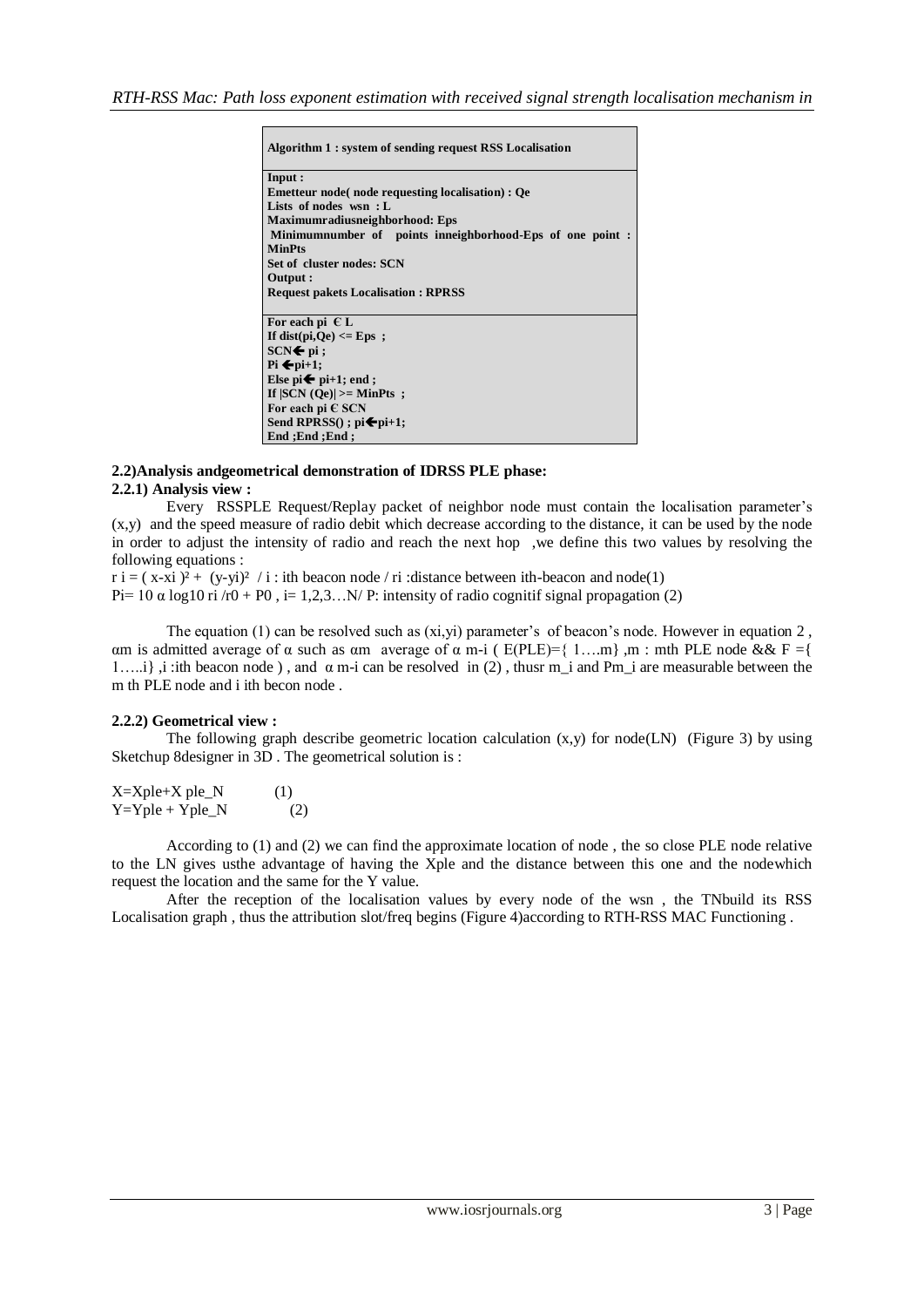

**Figure 3:** Geometrical diagram of localisation RSS PLE in 3D



**Figure 4:** RTH RSS PLE Functioning

## **III. Experiments:**

In this part we present the simulation of exchange Request/ Replay localisation according to the number of sending packets changed dynamically in time by using NS2 Simulator.The following table present the simulation characteristic's :

| <b>Table 1.</b> Farancer S of the simulation |                        |  |
|----------------------------------------------|------------------------|--|
| Type of event                                | Sent delay per cluster |  |
| At node                                      | Node 0                 |  |
| <b>Trace level</b>                           | Mac                    |  |
| Y axis Units                                 | <b>Bytes</b>           |  |
| <b>According to</b>                          | <b>RFC 1242</b>        |  |
| Syn Interval (ms)                            | 1000                   |  |
| Troughtput                                   | <b>Btyes/seconde</b>   |  |
| <b>Time Simulation</b>                       | 13800                  |  |

| <b>Table 1:</b> Parameter's of the simulation |  |
|-----------------------------------------------|--|
|                                               |  |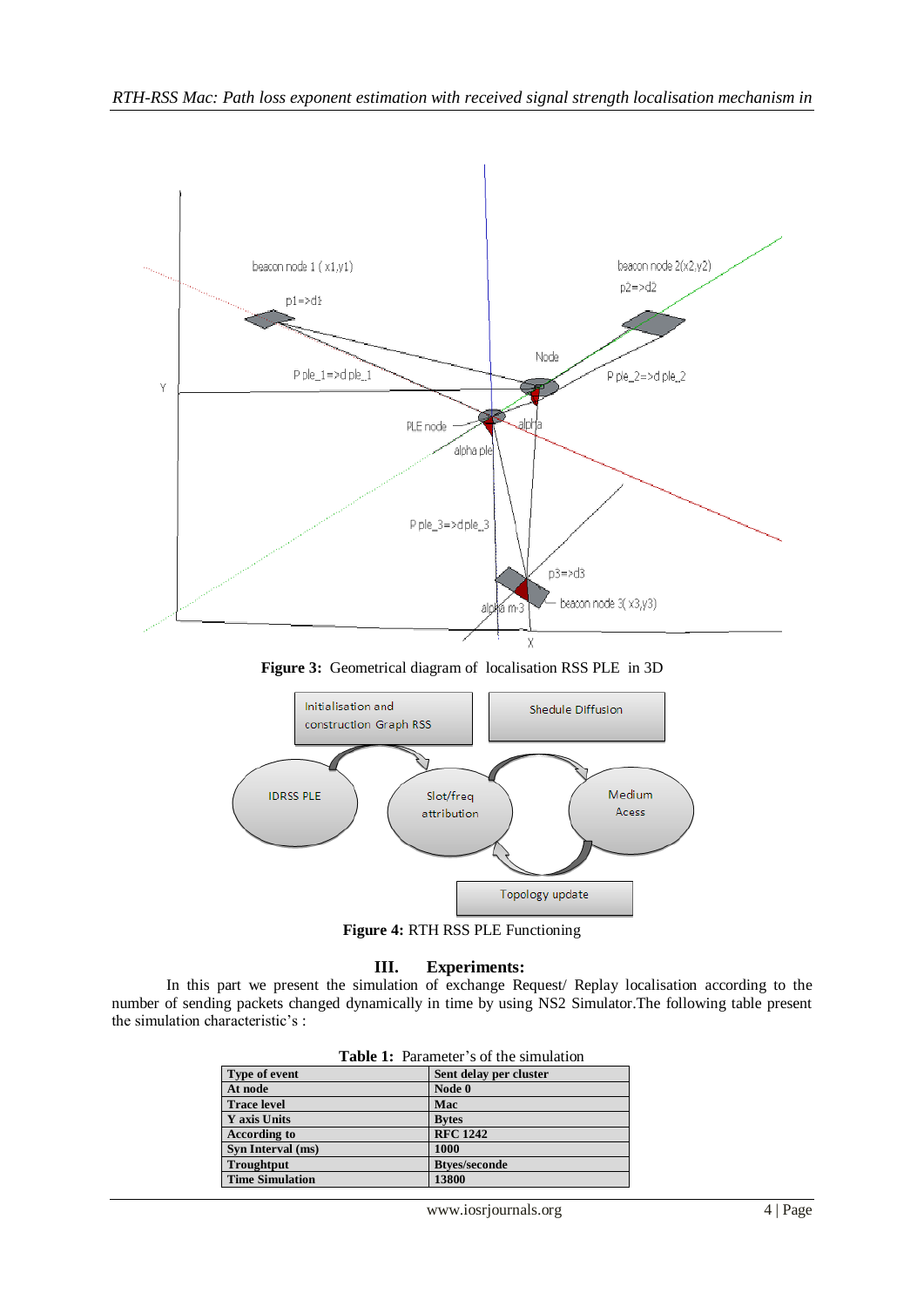

Delay of number Packet request RSSPLE per cluster and replay

### **IV. Experimental Analyse and disscution:**

In this section, we shall present simulation of the proposed protocol RTHRSS-Mac using the RSS PLE technique , especially the delay according to number of RSSPLE Request packets sending and a acknowledgement (RSSPLE Replay packet ) to inform the location node per cluster.Where the number of packet is fewer than 50 packets sent, the average of sending delay take 0,008 ms ,however the sending delay rise till 0,032 ms in proportion with 150 packets sent , after 200 packets sent the delay get a averge time between an interval values [ 0.004ms , 0.024ms] , the histogramme also display that the delay ack take 0.001ms as an average value whatever the number of packets sent ( number of nodes per cluster) .

The simulation show that the cluster outside range [100, 200] nodes take 0.013ms asan average delay of sending, otherwise the request sending packets take a lot of time , thereforethe lifetime of transmitter node which request the localisation become very short .however we explain the fast replay localisation of nodes ( ack) because that every one send it RSS PLE Replay directly to the TN without using the next hop in the network. Indeed the implementation of RTHRSS MAC can avoid an over-consumptionof energy , if we have a number node's out of range [100, 200] per cluster.

### **V. Conclusion:**

The RSS PLE is technique which has been proposed as a low-cost, low complexity solution for many WSN protocol Mac .In the existing studies, radio propagation path-loss exponent model can give simplification in many localisation scenarios , and also contribute to save the energy of nodes. Our paper explain an exemple of RTH-RSS Mac Throughtheoretical analysis which presents the algorithme of localisation system.In IDRSS PLE phase, our experiments show that RTH-RSS Mac is able to achieve less energyconsumption,and short replay time of localisation performance.

#### **References**

- [1]. IEEE Standard 802.15.4: Wireless Medium Access Control (MAC) and Physical Layer (PHY) Specifications for Low-Rate Wireless Personal Area Networks (LR-WPANs), 2003.
- [2]. A. Bachir, M. Dohler, T. Watteyne, and K. K. Leung, "MAC Essentials for Wireless Sensor Networks," IEEE Communications Surveys and Tutorials, vol. 12, no. 2, pp. 222-248, 2010.
- [3]. Paramvir Bahl and Venkata N. Padmanabhan, "RADAR: An InBuilding RF-based User Location and Tracking System,", In the Proc. of IEEE Infocom, vol. 2, pp.775-784, Mar. 2000.
- [4]. Veljo Otsason, Alex Varshavsky, Anthony LaMarca, and Eyal de Lara, "Accurate GSM Indoor Localization,", In the Proc. of UbiComp, pp.272-287, Sep. 2005.
- [5]. Shwetak N. Patel, Khai N. Truong, and Gregory D. Abowd, "PowerLine Positioning: A Practical Sub-Room-Level Indoor Location System for Domestic Use,", In the Proc. of UbiComp, pp. 441-458, Sep. 2006.
- [6]. Xinrong Li, "RSS-Based Location Estimation with Unknown Pathloss Model,", IEEE Transaction on Wireless Communication, vol. 5, pp.3626-3633,Dec. 2006
- [7]. Ahmad Hatami and Kaveh Pahlavan, "Performance Comparison of RSS and TOA Indoor Geolocation Based on UWB Measurement of Channel Characteristics,", IEEE International Symposium on PIMRC, pp.1-6, Sep. 2006.
- [8]. IEEE Standard 802, Part 15.4: Wireless Medium Access Control (MAC) and Physical Layer (PHY) Specification for Low-Rate Wireless Personal Area Networks (WPANs), 2006.